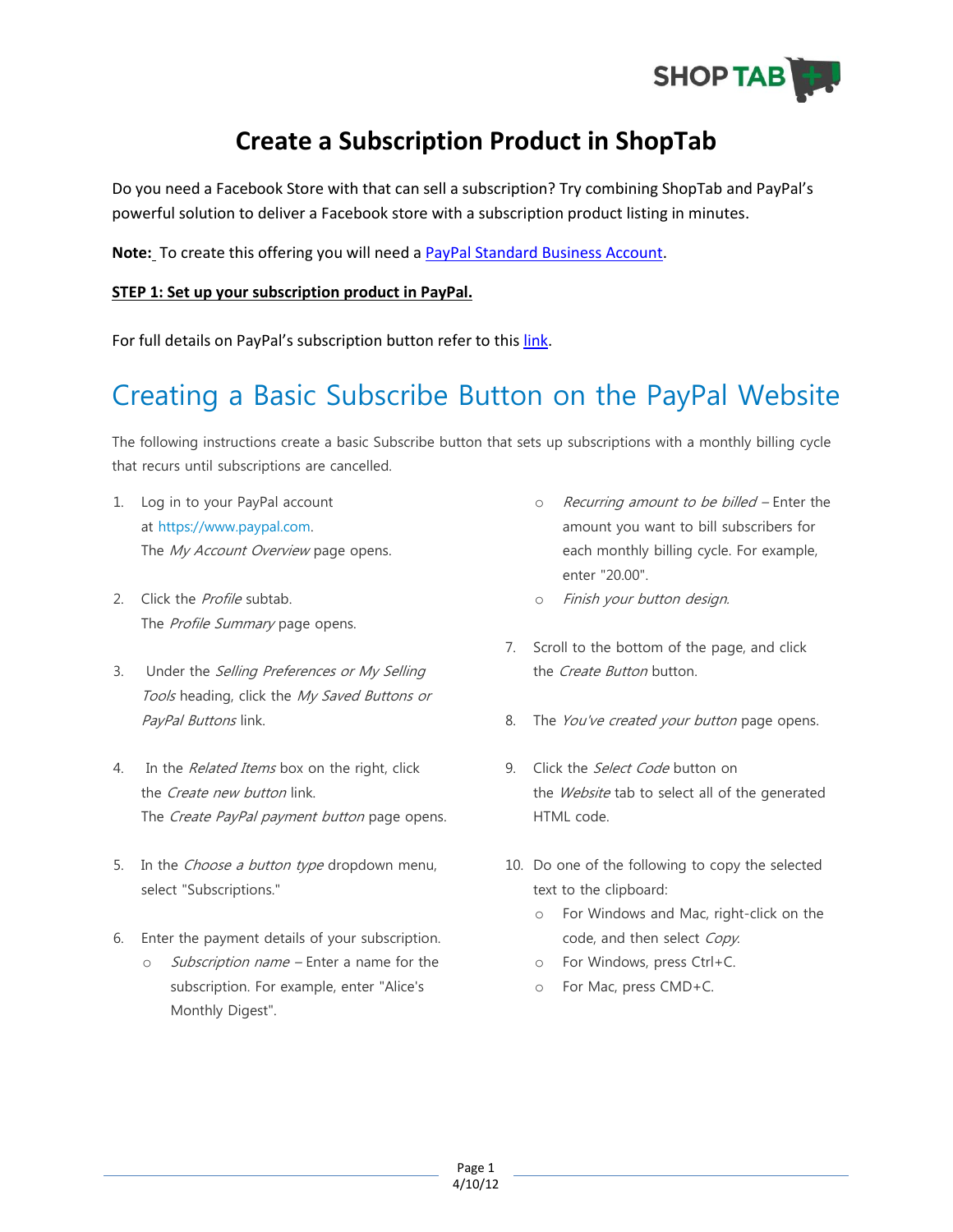

## **Step 2: Add the product listing to ShopTab**

A) Log into your ShopTab account and go to the "Add Product" option. Complete the title, price, category, subcategory (if needed), condition (new or used, if needed), description, location of an online image for your product and paste the Button Code into Java Scrip field and press Update.

|                         | Product Title *                        | ShopTab Subscription                                                                                          |                                                                              |
|-------------------------|----------------------------------------|---------------------------------------------------------------------------------------------------------------|------------------------------------------------------------------------------|
|                         |                                        | We recommend a maximum of 40 characters                                                                       |                                                                              |
|                         | Price *                                | 10.00                                                                                                         |                                                                              |
|                         |                                        | Do not include a currency symbol. Edit your currency on the Store Design<br>page                              |                                                                              |
|                         | Category +                             | Plans                                                                                                         |                                                                              |
|                         |                                        |                                                                                                               |                                                                              |
|                         | Subcategory                            |                                                                                                               |                                                                              |
|                         | Condition                              | New                                                                                                           |                                                                              |
|                         | Description *                          |                                                                                                               |                                                                              |
|                         | Ford Sec                               | $\cdot$   B $I$ U   E = 3           0                                                                         |                                                                              |
|                         |                                        | ※ 心 惑 Q ダ   ウ   ウ   沢 保 は   田 田   中 ※                                                                         |                                                                              |
|                         | ShopTab's fantastic store application. |                                                                                                               |                                                                              |
|                         |                                        |                                                                                                               |                                                                              |
|                         |                                        |                                                                                                               |                                                                              |
|                         |                                        |                                                                                                               |                                                                              |
|                         | Patte p                                |                                                                                                               | Leave this blank                                                             |
|                         |                                        |                                                                                                               |                                                                              |
|                         | URL to Product                         |                                                                                                               |                                                                              |
|                         |                                        |                                                                                                               |                                                                              |
|                         |                                        | <b>Select Image</b><br>This is the website address Facebook will send your customer to complete               |                                                                              |
|                         |                                        | the purchase. Make sure it is a full website address such as<br>http://www.domainecample.com/productpage.html | Images: If you don't currently have images                                   |
|                         |                                        | Don't have a wabsite URL for product payment? Turn on Paypal in Settings                                      | online you'll need to place them on a site so                                |
|                         | URL to Product Image +                 | http://www.shoptab.net/blog/wp-cont                                                                           | that your store can reference them. There are                                |
|                         |                                        | Optimal reference is a 400 X 400 plosi image size                                                             | many free photo sharing sites that will do this                              |
|                         |                                        |                                                                                                               | like Yahoo's Flickr or HP's Snapfish. Load your                              |
|                         |                                        |                                                                                                               | pictures and then you can get the image link<br>to reference for your store. |
|                         |                                        |                                                                                                               |                                                                              |
|                         | JavaScript for Product                 | ≺form<br>action="https://www.paypal.com                                                                       |                                                                              |
|                         |                                        | /cgi-bin/webscr" method="post"                                                                                |                                                                              |
| Add the product code in |                                        | target=" top"><br><input <="" th="" type="hidden"/> <th></th>                                                 |                                                                              |
| the JavaScript box.     |                                        | name="cmd" value="_s-xclick"><br><input <="" th="" type="hidden"/> <th></th>                                  |                                                                              |
|                         |                                        | name="hosted button id"<br>value="LLH8BUR6TSQ2Q">                                                             |                                                                              |
|                         |                                        | <table></table>                                                                                               |                                                                              |
|                         |                                        | JavaScript is supported as an option for the product field. Any required                                      |                                                                              |
|                         |                                        | header code to support your scripts should be placed in the JavaScript tab at<br>the top of the page.         |                                                                              |

Click submit to complete the product listing.